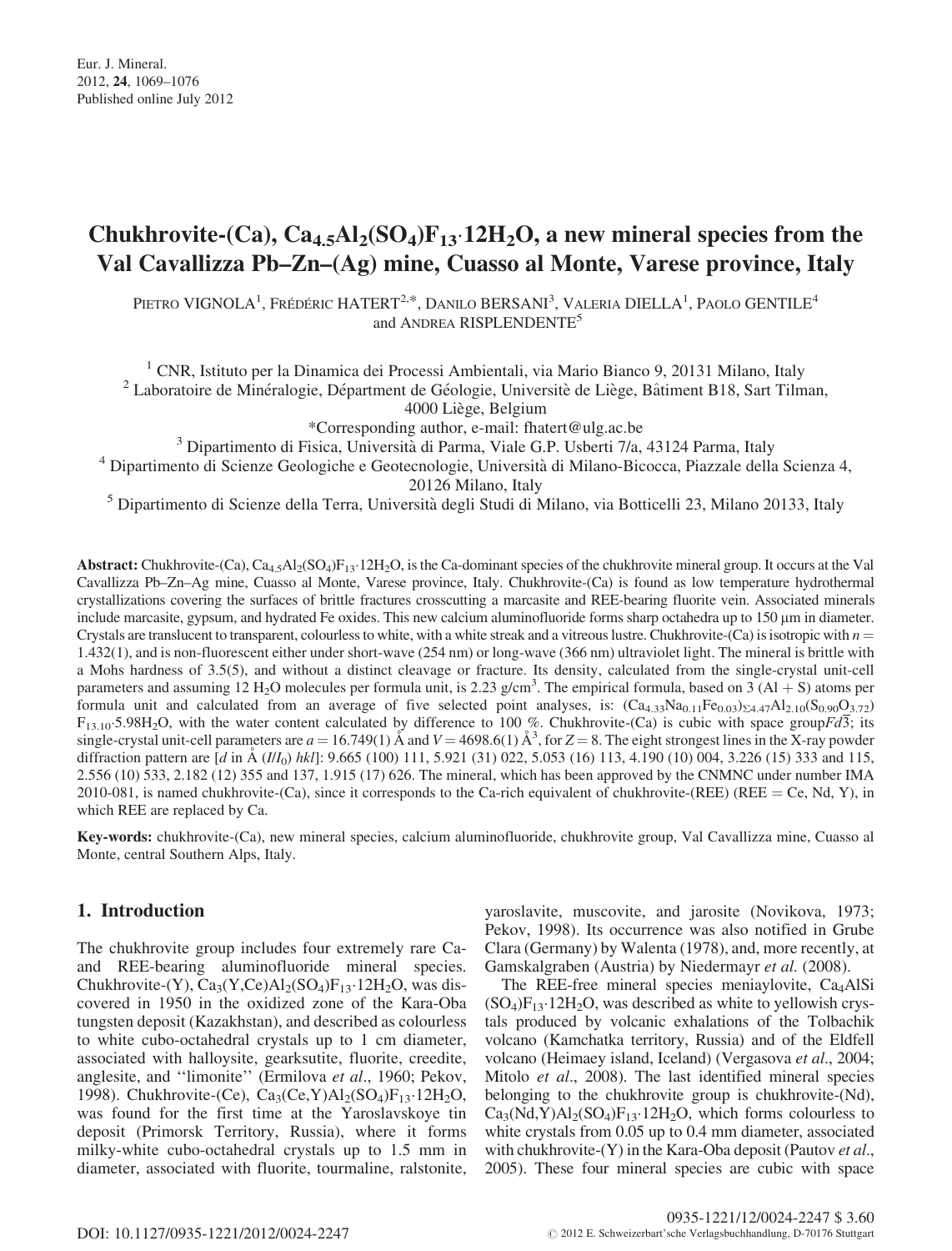group  $Fd\overline{3}$ ; their unit-cell parameters are 16.800(5), 16.800(5), 16.722(2), and 16.759(3)  $\AA$ , respectively.

In 1993, during a field campaign in the Val Cavallizza mine, Cuasso al Monte, Varese province, north Italy, we found octahedral colourless crystals covering the surfaces of brittle fractures crosscutting a marcasite and REE-bearing fluorite vein. Mineralogical analyses of these crystals showed that they correspond to a REE-free calcium aluminofluoride belonging to the chukhrovite group. The mineral was consequently named chukhrovite-(Ca), since it corresponds to the Ca-rich equivalent of chukhrovite- (REE) (REE = Ce, Nd, Y), in which REE are replaced by Ca. Both the mineral and the name were approved by the IMA Commission on New Minerals, Nomenclature and Classification (IMA # 2010-081, Vignola et al., 2011).

This paper presents the mineralogical description of new species chukhrovite-(Ca). The electron-microprobe, structural, optical, and spectroscopic analyses were performed on two co-type specimens extracted from the same hand sample collected in 1993. These two co-types are stored in the mineralogical collection of the Museum of Natural History of Milano (Italy), catalogue number M37901, and in the mineralogical collection of the Laboratory of Mineralogy of the University of Liège (Belgium), catalogue number 20383.

#### 2. Occurrence, general appearance, and physical properties

Chukhrovite-(Ca) was found in 1993 by two of the authors (P.V. and P.G.) in the Val Cavallizza mine, Cuasso al Monte, Varese province, north Italy  $(45^{\circ}54'01'' \text{ N};$ 8°51'41" E). The Val Cavallizza Pb-Zn-(Ag) mineralization, discovered in 1869, was mined from 1901 to 1903 for Pb and Ag (Bozzoli, 1905). The last survey workings, operated by the RiMin society, date back to the 1951–1953 period; then the mine was completely abandoned. Chukhrovite-(Ca) occurs as low temperature hydrothermal crystallizations covering the surfaces of brittle fractures, crosscutting a marcasite and REE-bearing fluorite vein hosted by the late Hercynian NYF-miarolitic pink porphyritic granite of Cuasso al Monte (Pezzotta et al., 2005). The mineral is associated with marcasite, REEbearing fluorite, gypsum, hydrated Fe oxides, as well as minor galena and sphalerite.

Chukhrovite-(Ca) forms colourless to whitish, transparent to translucent, sharp octahedral crystals up to 100–150  $\mu$ m diameter (Fig. 1). Twinning along the [001] axis, with a rotation of 90 $^{\circ}$  (iron cross law), is widespread, while spinel law twins are rare. Chukhrovite-(Ca) is isotropic with  $n =$ 1.432(1) (measured with a microrefractometer spindlestage; Medenbach, 1985), shows a vitreous lustre, a white streak, and is non-fluorescent either under short-wave (254 nm) or long-wave (366 nm) ultraviolet light. The mineral is brittle with a Mohs hardness of 3.5(5), and without a distinct cleavage or fracture. Due to small grain size, the density was not directly measured; the density value calculated from the



VAC: HiVac Device: TS5136XM Digital Microscopy Imaging

Fig. 1. Octahedral crystals of chukhrovite-(Ca).

empirical formula and single-crystal unit-cell parameters, assuming 12 H<sub>2</sub>O molecules per formula unit, is 2.23 g/cm<sup>3</sup>. The compatibility index,  $1 - (Kp/Kc) = 0.011$ , is superior. For the compatibility calculations, we used the  $K_i$  constants calculated for fluorides by Pauly (1982) ( $CaF_2$ , AlF<sub>3</sub>, NaF), as well as the constants calculated for oxides by Mandarino  $(1981)$  (FeO, CaO, SO<sub>3</sub>, H<sub>2</sub>O).

#### 3. Chemical composition

Quantitative chemical analyses were performed on polished thin sections of chukhrovite-(Ca), using a JEOL JXA-8200 electron microprobe working in wavelengthdispersion mode, at the laboratory of the Department of Earth Sciences, University of Milan. The system was operated using an accelerating voltage of 10 kV, a beam current of  $5$  nA, a spot size of  $5 \mu m$ , and a counting time of  $30 \text{ s}$  on the peaks and 10 s on the background. Natural minerals (grossular for Si, Ca and Al, galena for S, omphacite for Na, and fayalite for Fe), as well as synthetic  $REE(PO<sub>4</sub>)$  (for REE) and  $RbMnF<sub>3</sub>$  (for F), served as standards. The raw data were corrected for matrix effects using the  $\Phi \rho Z$ method from the JEOL series of programs.

The mean analytical results are reported in Table 1.  $H_2O$ was not determined directly due to the small amount of material, and the water content was calculated by difference to 100 wt%. This content significantly differs from that calculated from the structural data (see below), which corresponds to 31.80 wt%  $H_2O$ ; this difference is due to water loss under the electron beam, during the electronmicroprobe measurement.  $CO<sub>2</sub>$  is absent from the mineral,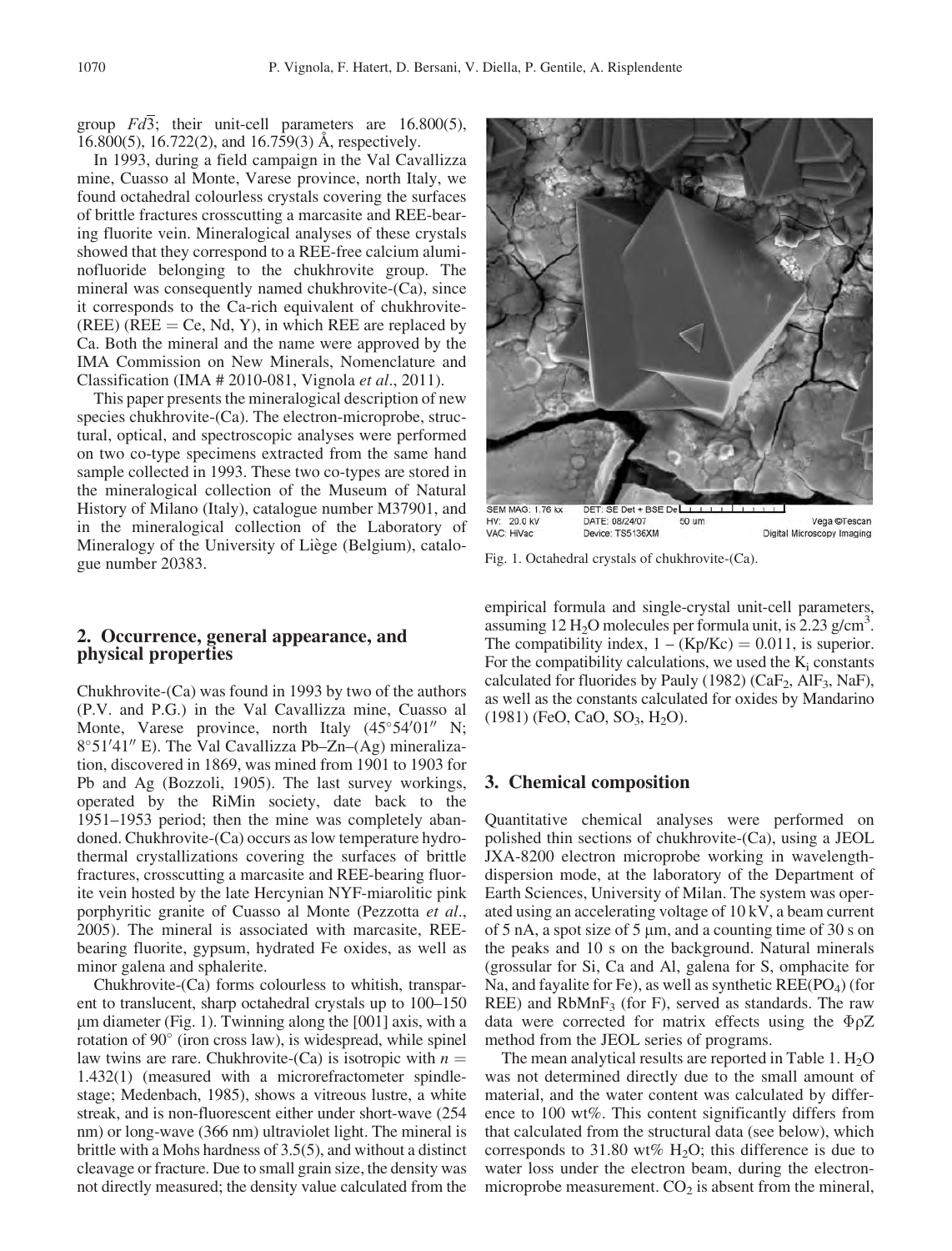| Constituent                     | $Wt\%$   | Range             | Stand. dev. | Cation numbers     |        |  |
|---------------------------------|----------|-------------------|-------------|--------------------|--------|--|
| SiO <sub>2</sub>                | 0.03     | $(0.00 - 0.07)$   | 0.02        | Si <sub>apfu</sub> | 0.003  |  |
| SO <sub>3</sub>                 | 10.64    | $(9.44 - 11.82)$  | 0.52        | S                  | 0.904  |  |
| $Al_2O_3$                       | 15.72    | $(13.13 - 17.07)$ | 0.85        | Al                 | 2.096  |  |
| REE <sub>2</sub> O <sub>3</sub> | b.d.l.   |                   |             | <b>REE</b>         |        |  |
| FeO                             | 0.34     | $(0.01 - 0.98)$   | 0.26        | Fe                 | 0.032  |  |
| CaO                             | 35.74    | $(34.11 - 37.05)$ | 0.78        | Ca                 | 4.332  |  |
| Na <sub>2</sub> O               | 0.49     | $(0.16 - 0.77)$   | 0.18        | Na                 | 0.107  |  |
| F                               | 36.61    | $(34.17 - 39.50)$ | 1.35        | F                  | 13.100 |  |
| $H_2O^a$                        | 15.85    |                   |             | H <sub>2</sub> O   | 5.979  |  |
| $O = F$                         | $-15.42$ |                   |             |                    |        |  |
| Total                           | 100.00   |                   |             |                    |        |  |

Table 1. Electron-microprobe analysis of chukhrovite-(Ca).

*Note:* Average of 5 point analyses. Cation numbers were calculated on the basis of 3 (Al + S) per formula unit. <sup>a</sup>The water content was calculated by difference to 100  $\%$ .

as shown by the infrared and Raman spectra, as well as by the structural data (see below). The empirical formula, calculated on the basis of 3  $(A1 + S)$  atoms per formula unit, is:  $(Ca_{4.33}Na_{0.11}Fe_{0.03})_{\Sigma4.47}Al_{2.10}(S_{0.90}O_{3.72})F_{13.10}$ 5.98H2O. The simplified formula, in which the ideal water content obtained from the structural data is used, corresponds to  $Ca_{4.5}Al_2(SO_4)F_{13}.12H_2O$ , which requires: CaO 28.18, Al<sub>2</sub>O<sub>3</sub> 22.77, SO<sub>3</sub> 8.94, F 27.58, H<sub>2</sub>O 24.15, O  $\equiv$  F -11.61, total 100.00 wt%.

#### 4. X-ray diffraction data and crystal structure determination

The X-ray powder diffraction (XRPD) pattern of chukhrovite-(Ca) has been obtained using a high-resolution Panalytical X'pert Pro X-ray powder diffractometer equipped with an X'Celerator-type detector at the Department of Geological Sciences and Geotechnologies of the University of Milan-Bicocca. Operating conditions were: Ni-filtered CuK $\alpha$  radiation, 40 kV, 40 mA, 20-range from  $5^{\circ}$  to  $105^{\circ}$ , step size  $0.017^{\circ}$  2 $\theta$ , counting time 300 s per step. Silicon NIST 640c was used as internal standard, and the refinement of unit-cell parameters, as well as indexing of reflections, were performed using the leastsquares indexing program CELREF 3, beta version (LMGP Suite of Programs for the interpretation of X-ray Experiments, by Jean Laugier and Bernard Bochu, ENSP/ Laboratoire des Matériaux et du Génie Physique. http:// www.inpg.fr/LMGP). The refined unit-cell parameter for space group  $Fd\overline{3}$  is  $a = 16.736(7)$  Å, and  $V = 4687.6(3)$  Å<sup>3</sup>, for  $Z = 8$ . The complete list of indexed reflections is reported in Table 2. The eight strongest measured lines are  $[d \text{ in } A \text{ (III<sub>0</sub>) } hkl]$ : 9.665 (100) 111, 5.921 (31) 022, 5.053 (16) 113, 4.190 (10) 004, 3.226 (15) 333 and 115, 2.556 (10) 533, 2.182 (12) 355 and 137, 1.915 (17) 626.

The X-ray structural study was carried out on an Oxford Diffraction Gemini PX Ultra 4-circle diffractometer equipped with a Ruby CCD-area detector, on a chukhrovite- $(Ca)$  crystal measuring 120  $\mu$ m in length. Forty frames with a spatial resolution of 1° were collected by the  $\varphi/\omega$ 

|  |  |  |  | Table 2. X-ray powder diffraction data for chukhrovite-(Ca). |  |
|--|--|--|--|--------------------------------------------------------------|--|
|--|--|--|--|--------------------------------------------------------------|--|

| III <sub>0</sub>        | $d_{meas}$ | $\ensuremath{d_{calc}}^{\rm a}$ | hkl                            |
|-------------------------|------------|---------------------------------|--------------------------------|
| 100                     | 9.665      | 9.663                           | 111                            |
| 31                      | 5.921      | 5.917                           | 022                            |
| 16                      | 5.053      | 5.046                           | 113                            |
| 7                       | 4.841      | 4.831                           | 222                            |
| 10                      | 4.190      | 4.184                           | 004                            |
| 3                       | 3.842      | 3.840                           | 313                            |
| 6                       | 3.418      | 3.416                           | 224                            |
| 15                      | 3.226      | 3.221                           | 3 3 3, 1 1 5                   |
| $\overline{c}$          | 2.963      | 2.959                           | 044                            |
| $\overline{4}$          | 2.831      | 2.829                           | 315                            |
| 4                       | 2.794      | 2.789                           | 244                            |
| 7                       | 2.650      | 2.646                           | 206                            |
| 10                      | 2.556      | 2.552                           | 533                            |
| $<$ 1                   | 2.530      | 2.523                           | 226                            |
| 6                       | 2.413      | 2.416                           | 444                            |
| $\overline{\mathbf{c}}$ | 2.346      | 2.344                           | 155, 117                       |
| 7                       | 2.240      | 2.237                           | 246                            |
| 12                      | 2.182      | 2.179                           | 355, 137                       |
| $\mathbf{1}$            | 2.031      | 2.030                           | 446                            |
| 1                       | 1.974      | 1.972                           | 228,606                        |
| 2                       | 1.927      | 1.933                           | 5 1 7, 5 5 5                   |
| 17                      | 1.915      | 1.920                           | 626                            |
| $<$ 1                   | 1.874      | 1.871                           | 048                            |
| $\mathbf{1}$            | 1.840      | 1.837                           | 537, 119                       |
| 6                       | 1.829      | 1.826                           | 428                            |
| $\,1$                   | 1.787      | 1.784                           | 466                            |
| 7                       | 1.754      | 1.755                           | 9 1 3                          |
| 5                       | 1.640      | 1.641                           | 1002, 268                      |
| $\mathbf{1}$            | 1.613      | 1.611                           | 666, 2210                      |
| $<$ 1                   | 1.562      | 1.561                           | 539                            |
| 1                       | 1.511      | 1.509                           | 757, 1111                      |
| $\overline{\mathbf{c}}$ | 1.416      | 1.415                           | 6210                           |
| 1                       | 1.358      | 1.358                           | 2 2 1 2, 10 4 6                |
| 1                       | 1.281      | 1.280                           | 5 5 11, 3 9 9, 11 1 7, 1 1 1 3 |
| $\mathbf{1}$            | 1.254      | 1.251                           | 779, 1137                      |
| 1                       | 1.250      | 1.251                           | 3 1 1 3                        |
| $<$ 1                   | 1.224      | 1.224                           | 959, 3313                      |
| <1                      | 1.207      | 1.208                           | 888                            |
| <1                      | 1.182      | 1.183                           | 14 0 2, 6 8 10, 10 0 10        |
| <1                      | 1.129      | 1.131                           | 1713, 1177, 1355               |
| $\overline{\mathbf{c}}$ | 1.092      | 1.092                           | 15 1 3                         |

*Note*: <sup>a</sup>Unit-cell parameter refined from the X-ray powder data:  $a =$  $16.736(7)$  Å. The bold characters indicate the 8 most intense peaks.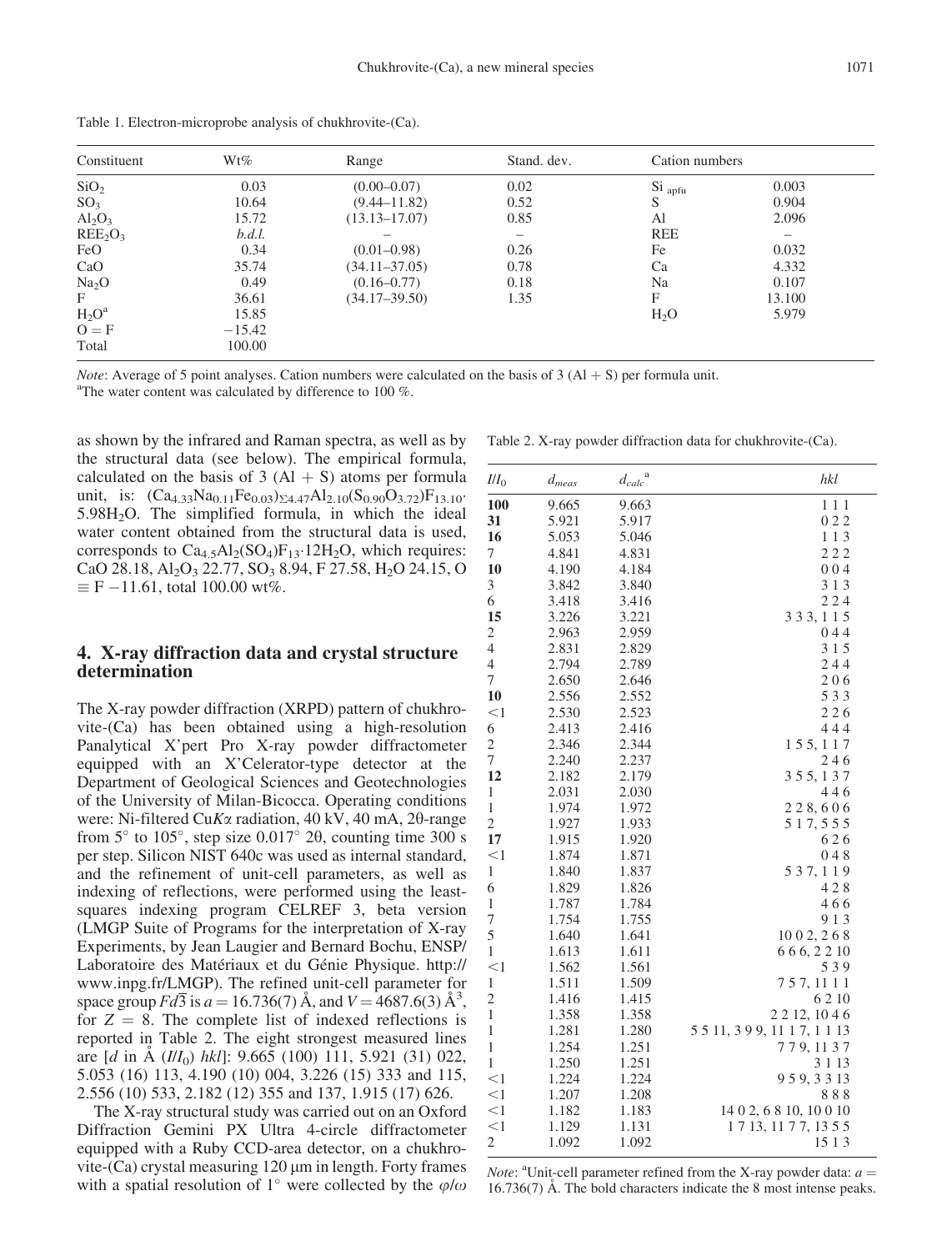scan technique, with a counting time of 1.5 s per frame, in the range  $6.88^\circ < 20 < 52.60^\circ$ . A total of 1064 reflections were extracted from these frames, corresponding to 365 unique reflections. The unit-cell parameter refined from these reflections is  $a = 16.749(1)$   $\text{\AA}$  (V = 4698.6(1)  $\text{\AA}^3$ ), and is in good agreement with that refined from the X-ray powder data. Data were corrected for Lorentz, polarisation and absorption effects, the latter with an empirical method using the SCALE3 ABSPACK scaling algorithm included in the CrysAlisRED package (Oxford Diffraction, 2007).

The crystal structure of chukhrovite-(Ca) (Fig. 2) was refined in space group  $Fd\overline{3}$ . The starting atomic coordinates were those of synthetic Ca-rich chukhrovite (Mathew et al., 1981), and scattering curves for neutral atoms, together with anomalous dispersion corrections, were taken from the International Tables for X-ray Crystallography, Vol. C (Wilson, 1992). In the final refinement cycle, all atoms were refined anisotropically, except the hydrogen atoms which were refined isotropically. The final  $R_1$  value is 0.0466. Further details concerning the intensity data collection and refinement are listed in Table 3; atomic coordinates, site occupancy factors, and anisotropic displacement parameters are reported in Table 4; bond distances are presented in Table 5.

The structure can be described as a compact assembly of  $\text{AlF}_6$  octahedra, SO<sub>4</sub> tetrahedra, and large Ca sites (Fig. 2). The Ca sites are surrounded by F atoms and water molecules, forming distorted octahedra [Ca(2), bond distances 2.190–2.629 A] or distorted pentagonal bipyramids  $[Ca(1),$ bond distances  $2.317-2.455$  Å] (Table 5). These Ca sites are connected together by corner- or edge-sharing, and are connected to the AlF<sub>6</sub> regular octahedra (Al–F = 1.803 A) by corner-sharing. The  $SO_4$  tetrahedra (S–O = 1.481 Å) occur within cavities in the structure, and are linked via hydrogen bonds to the water molecules (Fig. 3). Both hydrogen atoms of the asymmetric unit are involved in



Fig. 2. The crystal structure of chukhrovite-(Ca), projected along the  $a$  axis. The AlF<sub>6</sub> octahedra are white, the Ca polyhedra are light grey, and the  $SO_4$  tetrahedra are dark grey.

Table 3. Experimental details for the single-crystal X-ray diffraction study of chukhrovite-(Ca).

| Octahedron                                                        |
|-------------------------------------------------------------------|
| 0.120                                                             |
| Colourless                                                        |
| 16.749(1)                                                         |
| 4698.6(1)                                                         |
| Fd3                                                               |
| 8                                                                 |
| Oxford Diffraction Gemini PX Ultra<br>with Ruby CCD-area detector |
| 50 kV, 40 mA                                                      |
| Mo $K\alpha$ ( $\lambda = 0.7107$ Å)                              |
| $\varphi/\omega$ scan                                             |
| $6.88^{\circ}, 52.60^{\circ}$                                     |
| $-11 < h < 17, -19 < k < 14,$<br>$-16 < l < 6$                    |
| 1064                                                              |
| 365                                                               |
| 332                                                               |
| Empirical (SCALE3 ABSPACK<br>scaling algorithm)                   |
| 1.362                                                             |
| SHELX-97 (Sheldrick, 2008)                                        |
| 43                                                                |
| 0.0399                                                            |
| 0.0466                                                            |
| 0.1239                                                            |
| 1.014                                                             |
| 0.000                                                             |
| $+0.529$ and $-1.014$                                             |
|                                                                   |

hydrogen bonds: each water molecule is consequently hydrogen bonded to an oxygen atom of the  $SO<sub>4</sub>$  ion, and to a fluorine atom of the  $\text{AlF}_6$  octahedron (Fig. 3).

Refinement of the site occupancy factor for the  $Ca(2)$ site indicates that this site is only partially occupied by Ca, thus explaining the relatively high displacement parameters observed (Table 4). This low site population of ca. 9 % corresponds to 0.55 atoms per formula unit  $(a.p.f.u.)$ , and is in good agreement with the chemical composition of the mineral. Indeed, the structural data indicate the presence of 4 Ca  $a.p.f.u.$  on the Ca(1) site, and of 0.55 Ca a.p.f.u. on the Ca(2) site, thus totalizing an amount of  $4.55$ Ca atoms, very close to the 4.47 (Ca + Na + Fe)  $a.p.f.u.$ measured with the electron microprobe. Bond-valence sums, calculated from the values of Brown & Altermatt (1985), are 2.99 (Al), 5.89 (S), 1.86 (Ca(1)), and 1.88  $(Ca(2))$ ; their good fit with the ideal values confirm the reliability of the assigned site populations.

### 5. Spectroscopic properties

The infrared spectrum of chukhrovite-(Ca) (Fig. 4) was collected with a Nicolet NEXUS spectrometer, in the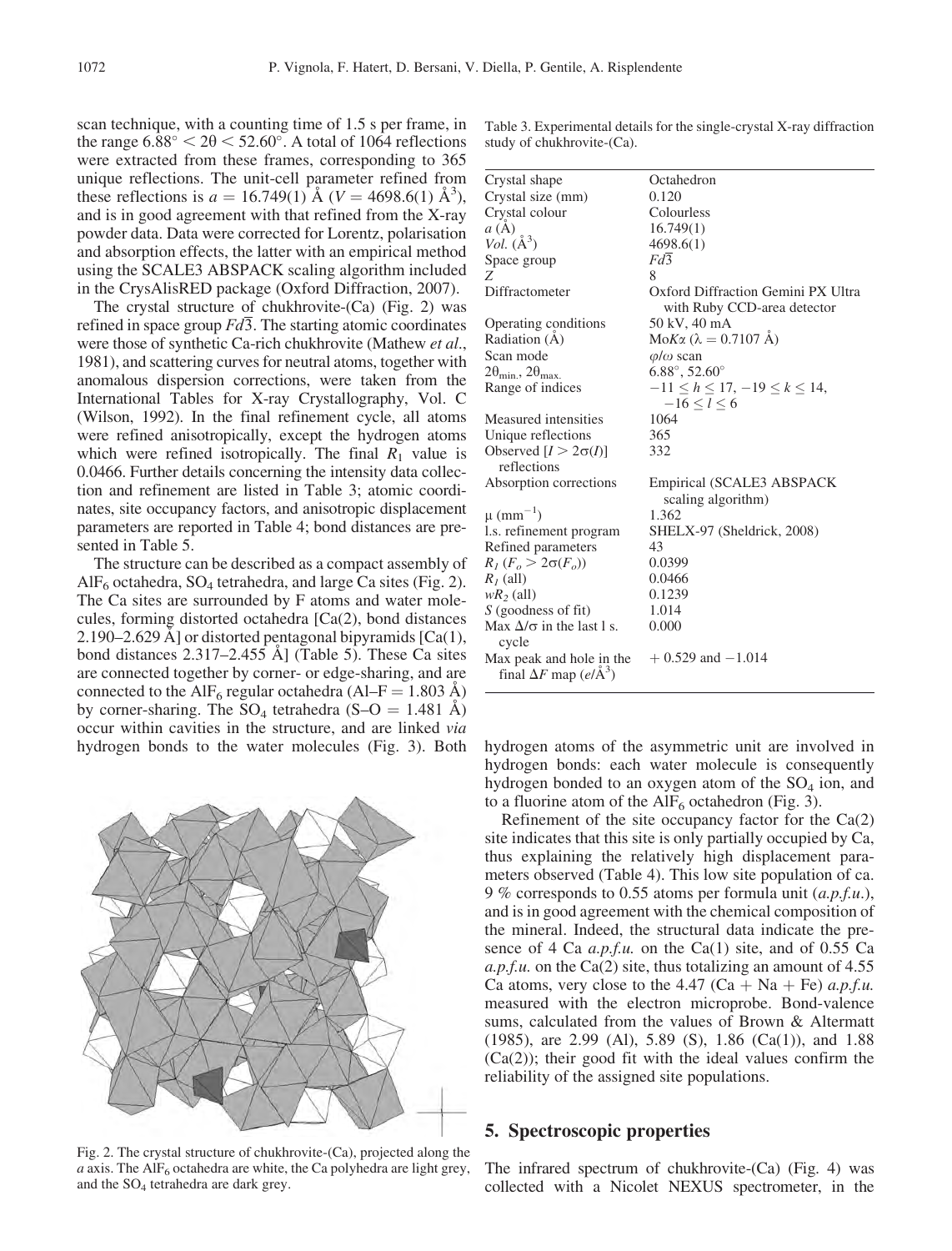|                             | Wyckoff       |                                                                                                                                                                                                                                                                                               |                                                                                                                  |                                                                                                                                                                                                                                          | 0.F. | $U_{\rm eq}$                                                                                                                                                                                                                                                                  |                                                                                                                                                                                                                                                                                                                                                                                                                 | $U_{22}$                                                                                                                                                                                                                                                                                         | $U_{33}$                                                                                                                                                                                                                                                         | $U_{23}$ | $U_{13}$                                                                                                                                                                                                                                                                                                                                  | $U_{12}$                                                                                                         |
|-----------------------------|---------------|-----------------------------------------------------------------------------------------------------------------------------------------------------------------------------------------------------------------------------------------------------------------------------------------------|------------------------------------------------------------------------------------------------------------------|------------------------------------------------------------------------------------------------------------------------------------------------------------------------------------------------------------------------------------------|------|-------------------------------------------------------------------------------------------------------------------------------------------------------------------------------------------------------------------------------------------------------------------------------|-----------------------------------------------------------------------------------------------------------------------------------------------------------------------------------------------------------------------------------------------------------------------------------------------------------------------------------------------------------------------------------------------------------------|--------------------------------------------------------------------------------------------------------------------------------------------------------------------------------------------------------------------------------------------------------------------------------------------------|------------------------------------------------------------------------------------------------------------------------------------------------------------------------------------------------------------------------------------------------------------------|----------|-------------------------------------------------------------------------------------------------------------------------------------------------------------------------------------------------------------------------------------------------------------------------------------------------------------------------------------------|------------------------------------------------------------------------------------------------------------------|
|                             | $\frac{e}{2}$ |                                                                                                                                                                                                                                                                                               |                                                                                                                  |                                                                                                                                                                                                                                          |      |                                                                                                                                                                                                                                                                               | $\begin{array}{l} \hspace{-0.5cm} \begin{array}{l} \hspace{-0.5cm} \text{10205 (5)} \\ \hspace{-0.5cm} \text{106 (1)} \\ \hspace{-0.5cm} \text{106 (2)} \\ \hspace{-0.5cm} \text{20174 (6)} \\ \hspace{-0.5cm} \text{2017 (1)} \\ \hspace{-0.5cm} \text{0117 (1)} \\ \hspace{-0.5cm} \text{013 (1)} \\ \hspace{-0.5cm} \text{013 (2)} \\ \hspace{-0.5cm} \text{013 (1)} \\ \hspace{-0.5cm} \text{013 (2)} \\ \$ | $\begin{array}{r} \begin{array}{r} \text{(10205 (5))} \\ \text{(1030 (6))} \\ \text{(1041 (9))} \\ \text{(1041 (9))} \\ \text{(1042 (9))} \\ \text{(1042 (9))} \\ \text{(1042 (9))} \\ \text{(1042 (9))} \\ \text{(1042 (9))} \\ \text{(1042 (9))} \\ \text{(1042 (9))} \end{array} \end{array}$ | $\begin{array}{l} 0.00000\\ 0.00000\\ 0.00000\\ 0.00000\\ 0.00000\\ 0.00000\\ 0.00000\\ 0.00000\\ 0.00000\\ 0.0000\\ 0.0000\\ 0.0000\\ 0.0000\\ 0.0000\\ 0.0000\\ 0.0000\\ 0.0000\\ 0.0000\\ 0.0000\\ 0.0000\\ 0.0000\\ 0.0000\\ 0.0000\\ 0.0000\\ 0.0000\\ 0.0$ |          |                                                                                                                                                                                                                                                                                                                                           | $-0.0019$ (2)<br>$-0.004$ (6)<br>$-0.0031$ (5)<br>$-0.0031$ (8)<br>$-0.0031$ (8)<br>$-0.002$ (1)<br>$-0.002$ (1) |
|                             |               |                                                                                                                                                                                                                                                                                               |                                                                                                                  |                                                                                                                                                                                                                                          |      |                                                                                                                                                                                                                                                                               |                                                                                                                                                                                                                                                                                                                                                                                                                 |                                                                                                                                                                                                                                                                                                  |                                                                                                                                                                                                                                                                  |          |                                                                                                                                                                                                                                                                                                                                           |                                                                                                                  |
| $\sum_{i=1}^{n}$            |               |                                                                                                                                                                                                                                                                                               |                                                                                                                  |                                                                                                                                                                                                                                          |      |                                                                                                                                                                                                                                                                               |                                                                                                                                                                                                                                                                                                                                                                                                                 |                                                                                                                                                                                                                                                                                                  |                                                                                                                                                                                                                                                                  |          |                                                                                                                                                                                                                                                                                                                                           |                                                                                                                  |
|                             |               |                                                                                                                                                                                                                                                                                               |                                                                                                                  |                                                                                                                                                                                                                                          |      |                                                                                                                                                                                                                                                                               |                                                                                                                                                                                                                                                                                                                                                                                                                 |                                                                                                                                                                                                                                                                                                  |                                                                                                                                                                                                                                                                  |          |                                                                                                                                                                                                                                                                                                                                           |                                                                                                                  |
|                             |               |                                                                                                                                                                                                                                                                                               |                                                                                                                  |                                                                                                                                                                                                                                          |      |                                                                                                                                                                                                                                                                               |                                                                                                                                                                                                                                                                                                                                                                                                                 |                                                                                                                                                                                                                                                                                                  |                                                                                                                                                                                                                                                                  |          |                                                                                                                                                                                                                                                                                                                                           |                                                                                                                  |
|                             |               |                                                                                                                                                                                                                                                                                               |                                                                                                                  |                                                                                                                                                                                                                                          |      |                                                                                                                                                                                                                                                                               |                                                                                                                                                                                                                                                                                                                                                                                                                 |                                                                                                                                                                                                                                                                                                  |                                                                                                                                                                                                                                                                  |          | $\begin{array}{c} -0.0019 \ (2) \\ 0 \\ 0 \\ -0.0031 \ (5) \\ 0 \\ 0 \\ 0 \\ -0.0021 \ (8) \\ -0.002 \ (1) \\ -0.002 \ (1) \\ -0.002 \ (1) \\ -0.002 \ (1) \\ -0.002 \ (1) \\ -0.002 \ (1) \\ -0.002 \ (1) \\ -0.002 \ (1) \\ -0.002 \ (1) \\ -0.002 \ (1) \\ -0.002 \ (1) \\ -0.002 \ (1) \\ -0.002 \ (1) \\ -0.002 \ (1) \\ -0.002 \ ($ |                                                                                                                  |
|                             |               |                                                                                                                                                                                                                                                                                               |                                                                                                                  |                                                                                                                                                                                                                                          |      |                                                                                                                                                                                                                                                                               |                                                                                                                                                                                                                                                                                                                                                                                                                 |                                                                                                                                                                                                                                                                                                  |                                                                                                                                                                                                                                                                  |          |                                                                                                                                                                                                                                                                                                                                           |                                                                                                                  |
| <b>SERO SER</b><br>SERO SER | 888888888888  | $\begin{array}{l} 1.25 \\ 0.5 \\ 0.125 \\ 0.1375 \\ 0.375 \\ 0.3197 \\ 0.03740 \\ 0.03740 \\ 0.03740 \\ 0.03740 \\ 0.0373 \\ 0.0334 \\ 0.0334 \\ 0.0334 \\ 0.0334 \\ 0.0334 \\ 0.0334 \\ 0.0334 \\ 0.0334 \\ 0.0334 \\ 0.0334 \\ 0.0334 \\ 0.0334 \\ 0.0334 \\ 0.0334 \\ 0.0334 \\ 0.0334 \\$ | (4)<br>0.375<br>0.575<br>0.575<br>0.575<br>0.7436 (2)<br>0.713 (4)<br>0.0.2436 (3)<br>0.0.213 (4)<br>0.0.213 (4) | $\begin{array}{l} 0.29285 \; (c\\ 0.6030 \; (9) \\ 0.6030 \; (9) \\ 0.125 \; \\ 0.125 \; \\ 0.375 \; \\ 0.0740 \; (1) \\ 0.0701 \; (2) \\ 0.3071 \; (2) \\ 0.3071 \; (2) \\ 0.300 \; (4) \\ 0.300 \; (4) \\ 0.350 \; (4) \\ \end{array}$ |      | $\begin{array}{l} 1.0205\ (5)\\ 1.052\ (6)\\ 1.052\ (6)\\ 1.0174\ (6)\\ 0.0174\ (6)\\ 0.017\ (1)\\ 0.017\ (1)\\ 0.017\ (1)\\ 0.0290\ (7)\\ 0.031\ (1)\\ 0.0401\ (8)\\ 0.08\ (2)\\ 0.08\ (2)\\ 0.09\ (0.09\ (2)\\ 0.00\ (0.01\ (2)\\ 0.00\ (0.01\ (2)\\ 0.00\ (0.01\ (2)\\ 0.$ |                                                                                                                                                                                                                                                                                                                                                                                                                 |                                                                                                                                                                                                                                                                                                  |                                                                                                                                                                                                                                                                  |          |                                                                                                                                                                                                                                                                                                                                           |                                                                                                                  |
|                             |               |                                                                                                                                                                                                                                                                                               |                                                                                                                  |                                                                                                                                                                                                                                          |      |                                                                                                                                                                                                                                                                               |                                                                                                                                                                                                                                                                                                                                                                                                                 |                                                                                                                                                                                                                                                                                                  |                                                                                                                                                                                                                                                                  |          |                                                                                                                                                                                                                                                                                                                                           |                                                                                                                  |
|                             |               |                                                                                                                                                                                                                                                                                               |                                                                                                                  |                                                                                                                                                                                                                                          |      |                                                                                                                                                                                                                                                                               |                                                                                                                                                                                                                                                                                                                                                                                                                 |                                                                                                                                                                                                                                                                                                  |                                                                                                                                                                                                                                                                  |          |                                                                                                                                                                                                                                                                                                                                           |                                                                                                                  |
|                             |               |                                                                                                                                                                                                                                                                                               |                                                                                                                  |                                                                                                                                                                                                                                          |      |                                                                                                                                                                                                                                                                               |                                                                                                                                                                                                                                                                                                                                                                                                                 |                                                                                                                                                                                                                                                                                                  |                                                                                                                                                                                                                                                                  |          |                                                                                                                                                                                                                                                                                                                                           |                                                                                                                  |

Table 4. Final fractional atom coordinates, anisotropic displacement parameters (A

Table 4. Final fractional atom coordinates, anisotropic displacement parameters  $(\hat{A}^2)$ , and site occupancy factors (*S.O.F.*) for chukhrovite-(Ca).

 $\mathring{A}^2$ ), and site occupancy factors (S.O.F.) for chukhrovite-(Ca).

Table 5. Interatomic distances  $(\AA)$  for chukhrovite-(Ca).

| Al-F(2) ( $\times$ 6)<br>$Ca(1) - F(2)$ ( $\times$ 3)<br>$Ca(1) - F(1)$<br>$Ca(1)$ -OW $(\times 3)$<br>$H(1)$ -OW | 1.803(2)<br>2.317(2)<br>2.383(1)<br>2.455(3)<br>0.84(1) | $S-O (x 4)$<br>Ca(2)–OW $(\times 2)$<br>$Ca(2) - F(2)$ ( $\times$ 2)<br>Ca(2)–OW' $(\times 2)$<br>$H(2)$ -OW | 1.481(4)<br>2.190(6)<br>2.39(1)<br>2.629(6)<br>0.88(1) |
|-------------------------------------------------------------------------------------------------------------------|---------------------------------------------------------|--------------------------------------------------------------------------------------------------------------|--------------------------------------------------------|
| OW–O                                                                                                              | 2.819(3)                                                | $OW-F(2)$                                                                                                    | 2.819(4)                                               |
|                                                                                                                   |                                                         |                                                                                                              |                                                        |

 $400-4000$  cm<sup>-1</sup> region. Absorption bands corresponding to vibrations of the  $SO_4$  group are located at 864 ( $v_1$  SO<sub>4</sub>), 1077, and 1165 cm<sup>-1</sup> ( $v_3$  SO<sub>4</sub>), whereas H<sub>2</sub>O bending vibrations occur at 1618  $\text{cm}^{-1}$ , and H<sub>2</sub>O stretching modes at 3233, 3349, 3504, and 3631  $cm^{-1}$ . Starting from these H2O stretching wavenumbers, the correlation established by Libowitsky (1999) served to estimate the  $OW \dots 0$  distances between oxygen atoms involved in hydrogen bonds. These distances are in the range  $2.72-2.90$  Å, in very good agreement with the  $OW \dots O$  distance of 2.819(3)  $\AA$ observed by single-crystal X-ray diffraction (Table 5).

The Raman spectrum (Fig. 5) was collected in the  $100-3600$  cm<sup>-1</sup> region using a Jobin-Yvon Horiba Labram spectrometer (linearly-polarized He–Ne laser,  $\lambda =$ 632.8 nm), equipped with an Olympus microscope. The spectrum is characterized by absorption bands related to the vibration of the sulphate group, at  $449 (v_2 SO_4)$ , 553 ( $v_4$ SO<sub>4</sub>), 977 ( $v_1$  SO<sub>4</sub>), and 1112 cm<sup>-1</sup> ( $v_3$  SO<sub>4</sub>). Vibrations of the water molecules occur at  $1632$  (H<sub>2</sub>O bending), 3270, 3440, 3470, and 3560  $cm^{-1}$  (H<sub>2</sub>O stretching). Low frequency bands, between 181 and  $430 \text{ cm}^{-1}$ , are attributed to cations and lattice modes.

## 6. Discussion

Chukhrovite-(Ca) belongs to the chukhrovite group (Dana classification 12.01.05, Halides – Compound halides with miscellaneous anions – Chukhrovite group. Strunz classification 03.CG.10, Halides – Complex halides – Aluminiofluorides with  $CO<sub>3</sub>$ ,  $SO<sub>4</sub>$ ,  $PO<sub>4</sub>$ ), and corresponds to the Ca-rich equivalent of chukhrovite-(REE) (REE  $=$ Ce, Nd, Y)  $\text{[Ca}_3(\text{REE})\text{Al}_2(\text{SO}_4)\text{F}_{13} \cdot 12\text{H}_2\text{O}]$  in which REE are replaced by Ca, according to the substitution mechan- $\lim_{x \to 0} 0.5 \Box + 1$  REE<sup>3+</sup> = 0.5 Ca<sup>2+</sup> + 1 Ca<sup>2+</sup>. Chukhrovite-(Ca) also corresponds to the Al-rich equivalent of meniaylovite  $[Ca<sub>4</sub> A1Si(SO<sub>4</sub>)F<sub>13</sub>·12H<sub>2</sub>O]$ , in which calcium is inserted according to the substitution mechanism  $0.5 \Box$  $+ Si^{4+} = 0.5 Ca^{2+} + Al^{3+}.$ 

All members of the chukhrovite mineral group crystallize in space group  $Fd\overline{3}$ , with unit-cell parameters decreasing from the REE-bearing members to chukhrovite-(Ca). The shortest unit-cell parameter belongs to menyailovite (Table 6). X-ray powder diffraction patterns of chukhrovite-group minerals are similar, with the most intense peak located around  $d = 9.70$  Å, except for chukhrovite-(Y) for which the most intense peak is located at  $d = 2.193$  A. Interestingly, only chukhrovite-(Ca) shows two fairly intense peaks at  $d = 5.053$  and 1.915 Å (Table 6).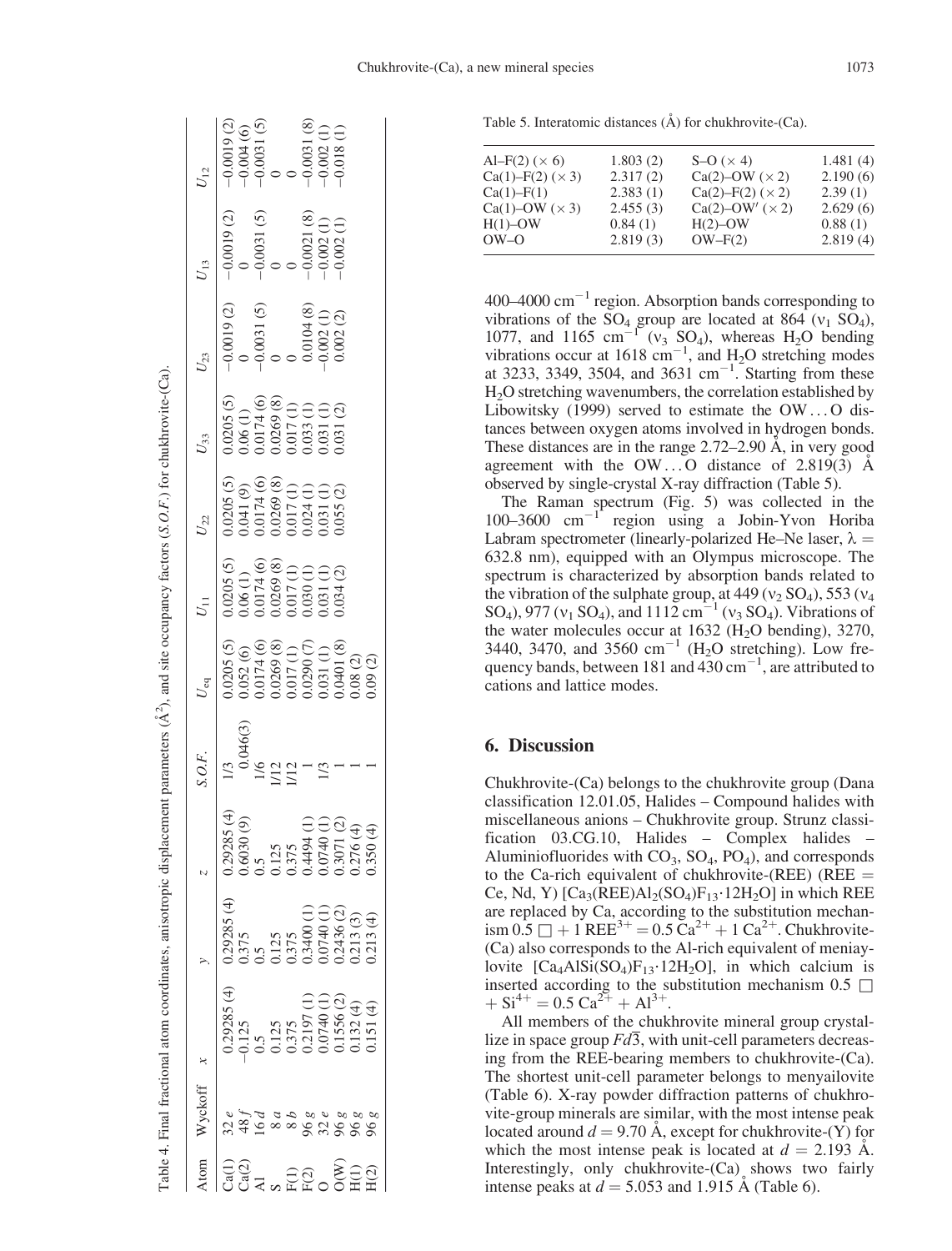

Fig. 3. The hydrogen bonding scheme in the crystal structure of chukhrovite-(Ca). Large black atoms = Al, small black atoms = H, large grey atoms  $=$  Ca, small grey atoms  $=$  S, large white atoms  $=$  F, and small white atoms  $=$  O and OW. The hydrogen bonds are dotted.



Fig. 4. Infrared spectrum of chukhrovite-(Ca).



Fig. 5. Raman spectrum of chukhrovite-(Ca).

Compared to the structural data published for the synthetic  $Ca<sub>4</sub> A1Si(SO<sub>4</sub>)F<sub>13</sub>·12H<sub>2</sub>O$  compound (Mathew et al., 1981), the sample of chukhrovite-(Ca) investigated herein shows a supplementary Ca(2) position, located at  $-0.125$  0.375 0.6030(9) (Table 1). This supplementary Ca position can be explained by the large Ca-content of the natural sample, which reaches  $4.43$  Ca  $a.p.f.u.$  (see above). The topology of this site (Fig. 2 and 3) corresponds to a distorted octahedron, in which Ca is coordinated by 4 water molecules and two F(2) atoms (Table 5). This coordination polyhedron is significantly different from that observed around the 7-coordinated  $Ca(1)$ atom, which rather corresponds to a distorted pentagonal bipyramid (Fig. 2 and 3).

Acknowledgements: We acknowledge André-Mathieu Fransolet and two anonymous reviewers for the fruitful discussions and helpful suggestions. Many thanks are due to Johan Wouters (Namur, Belgium), for his help during the 4-circle X-ray diffraction measurements, as well as to Olaf Medenbach (Bochum, Germany), for the determination of the refractive index of chukhrovite-(Ca). The Department of Earth Sciences and Geotechnologies of University of Milan-Bicocca is thanked for providing the X-ray powder diffraction facility. This work was financially supported by the Istituto per la Dinamica dei Processi Ambientali (IDPA) of the Italian National Research Council (CNR) (Research Project TA.P04.036 ''Strategie di valutazione e valorizzazione di riserve idriche e di georisorse territoriali"). Frédéric Hatert thanks the FRS-F.N.R.S. (Belgium) for a position of ''Chercheur qualifié".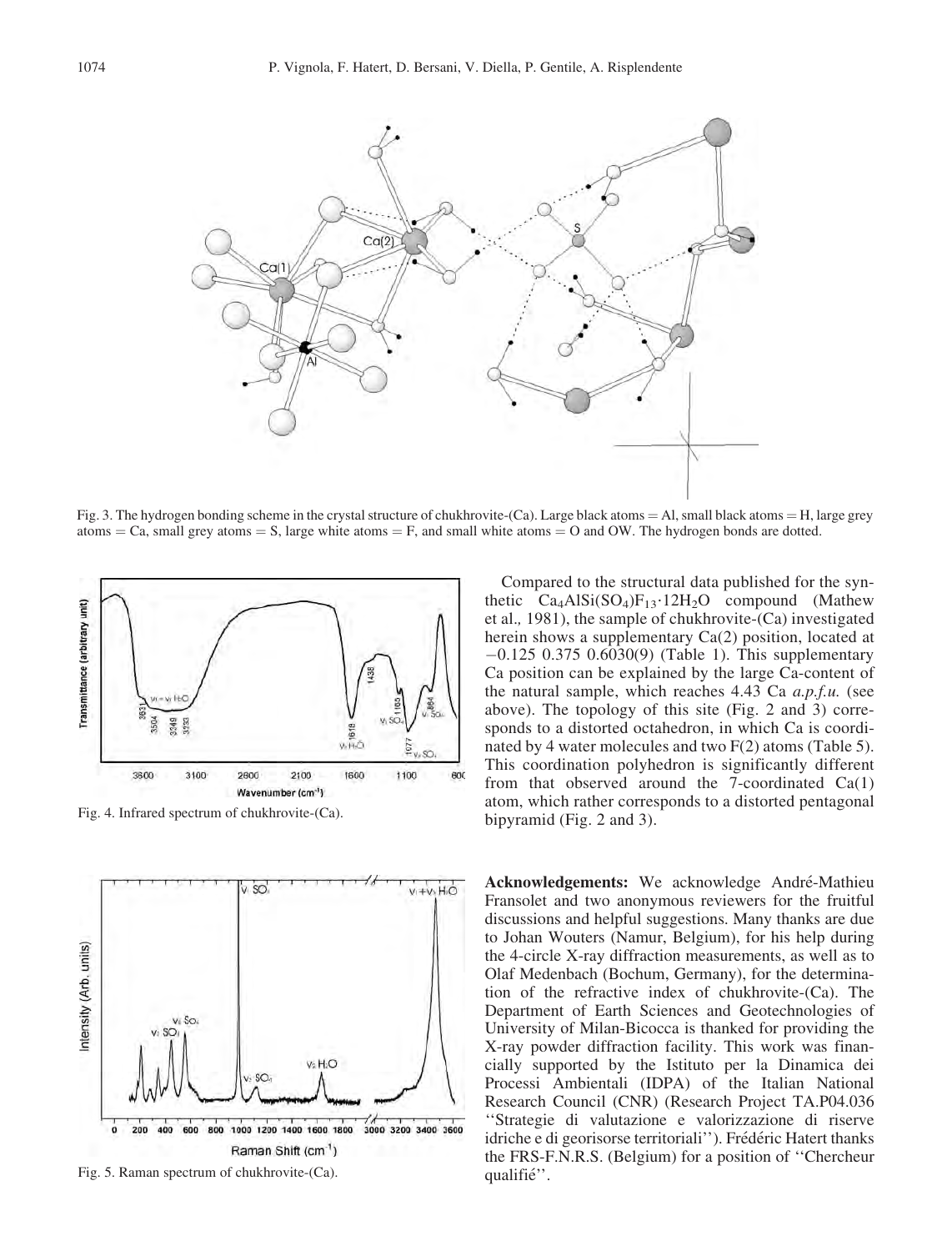| Reference<br>Mineral | Chukhrovite-(Ca)<br>This work                                                          | Chukhrovite-(Y)<br>[1, 2]                                                                      | Chukhrovite-(Ce)<br>[3, 4]                                                                                                                                      | Chukhrovite-(Nd)<br>5                                                  | Menyailovite<br>$\Xi$                                                                               |
|----------------------|----------------------------------------------------------------------------------------|------------------------------------------------------------------------------------------------|-----------------------------------------------------------------------------------------------------------------------------------------------------------------|------------------------------------------------------------------------|-----------------------------------------------------------------------------------------------------|
| Ideal formula        | $Ca_{4.5}Al_2(SO_4)F_{13}\cdot12H_2O$                                                  | $\frac{\text{Ca}_3 \text{YAl}_2(\text{SO}_4) \text{F}_{13} \cdot 12 \text{H}_2 \text{O}}{Fd3}$ | $\frac{\text{Ca}_3\text{CeAl}_2(\text{SO}_4)\text{F}_{13}\cdot12\text{H}_2\text{O}}{Fd3}$                                                                       | $\frac{\mathrm{Ca_{3}NdAl_{2}(SO_{4})F_{13}\cdot12H_{2}O}}{Fd\bar{3}}$ | $\frac{\text{Ca}_{4}\text{AISi}(\text{SO}_{4})\text{F}_{13}\cdot12\text{H}_{2}\text{O}}{Fd\bar{3}}$ |
| Space group $a(A)$   | 16.749(1)                                                                              | $\frac{16.800(5)}{8}$                                                                          | 16.800(5)                                                                                                                                                       | 16.759(3)                                                              | 16.722(2)                                                                                           |
|                      |                                                                                        |                                                                                                |                                                                                                                                                                 | $\infty$                                                               |                                                                                                     |
| Strong X-ray lines   | 9.665 (100)<br>5.921 (31)                                                              |                                                                                                | $9.75(100)$<br>$5.93(80)$                                                                                                                                       | 9.7 (100)<br>5.92 (70)                                                 | $9.63(100)$<br>$5.91(70)$                                                                           |
|                      |                                                                                        |                                                                                                |                                                                                                                                                                 |                                                                        |                                                                                                     |
|                      | 5.053 (16)<br>4.190 (10)                                                               |                                                                                                |                                                                                                                                                                 |                                                                        |                                                                                                     |
|                      |                                                                                        |                                                                                                | 4.20 (50)<br>3.22 (70)                                                                                                                                          |                                                                        | 4.173 (40)<br>3.219 (70)                                                                            |
|                      | $3.226(15)$<br>$2.831(4)$                                                              |                                                                                                |                                                                                                                                                                 | 3.22 (80)                                                              |                                                                                                     |
|                      |                                                                                        |                                                                                                |                                                                                                                                                                 |                                                                        |                                                                                                     |
|                      | $\widehat{\subset}$<br>2.650                                                           | 4.256 (70)<br>3.261 (90)<br>2.843 (80)<br>2.664 (70)<br>2.572 (90)                             |                                                                                                                                                                 |                                                                        |                                                                                                     |
|                      |                                                                                        |                                                                                                |                                                                                                                                                                 | 2.555 (70)                                                             |                                                                                                     |
|                      |                                                                                        |                                                                                                |                                                                                                                                                                 |                                                                        | 2.551 (70)<br>2.235 (50)                                                                            |
|                      |                                                                                        | 193 (100)<br>$\alpha$                                                                          | 2.56 (60)<br>2.24 (50)<br>2.17 (60)                                                                                                                             | $2.240(50)$<br>$2.180(60)$                                             | 2.178 (80)                                                                                          |
|                      | $\begin{array}{l} 2.556\ (10) \\ 2.240\ (7) \\ 2.182\ (12) \\ 1.915\ (17) \end{array}$ |                                                                                                |                                                                                                                                                                 |                                                                        |                                                                                                     |
|                      | 0.829(6)                                                                               | 1.834 (100)                                                                                    | 1.824 (50)                                                                                                                                                      | 1.827 (50)                                                             | 1.824 (50)                                                                                          |
|                      |                                                                                        | 1.684 (80)                                                                                     |                                                                                                                                                                 |                                                                        |                                                                                                     |
| Density              | 2.25 (calc.)                                                                           | 2.34(7)                                                                                        |                                                                                                                                                                 | 2.42(3)                                                                | 2.25                                                                                                |
|                      | 1.432(1)                                                                               | 1.43(1)                                                                                        | 1.443(2)                                                                                                                                                        | $1.443(2)$<br>$3.5-4$                                                  | 1.430                                                                                               |
| Hardness             | 3.5(5)                                                                                 | $\infty$                                                                                       |                                                                                                                                                                 |                                                                        |                                                                                                     |
| Colour               | Colourless                                                                             | Colourless, white, lilac                                                                       | White                                                                                                                                                           | Colourless, white                                                      |                                                                                                     |
| Morphology           | $\Xi$                                                                                  | $\{100\}\{111\}$                                                                               |                                                                                                                                                                 | $[100]{1111}$                                                          |                                                                                                     |
|                      |                                                                                        |                                                                                                | Note: [1] Ermilova et al. (1960), [2] Fleischer (1960), [3] Walenta (1978), [4] Fleischer et al. (1980), [5] Pautov et al. (2005), [6] Vergasova et al. (2004). |                                                                        |                                                                                                     |
|                      |                                                                                        |                                                                                                |                                                                                                                                                                 |                                                                        |                                                                                                     |
|                      |                                                                                        |                                                                                                |                                                                                                                                                                 |                                                                        |                                                                                                     |
|                      |                                                                                        |                                                                                                |                                                                                                                                                                 |                                                                        |                                                                                                     |
|                      |                                                                                        |                                                                                                |                                                                                                                                                                 |                                                                        |                                                                                                     |

| į                                         |
|-------------------------------------------|
| ֧֦֦֧֢֛֪֪֪֦֦֧֚֚֚֚֚֚֚֚֚֚֚֚֚֚֚֚֚֚֚֚֝֝֜֝֜֝֝֝֬ |
| ł                                         |
|                                           |
|                                           |
|                                           |
|                                           |
| l                                         |
|                                           |
|                                           |
| l                                         |
|                                           |
| í                                         |
| i<br>l                                    |
|                                           |
| <b>،</b>                                  |
| l                                         |
| l                                         |
|                                           |
| í<br>I<br>í                               |